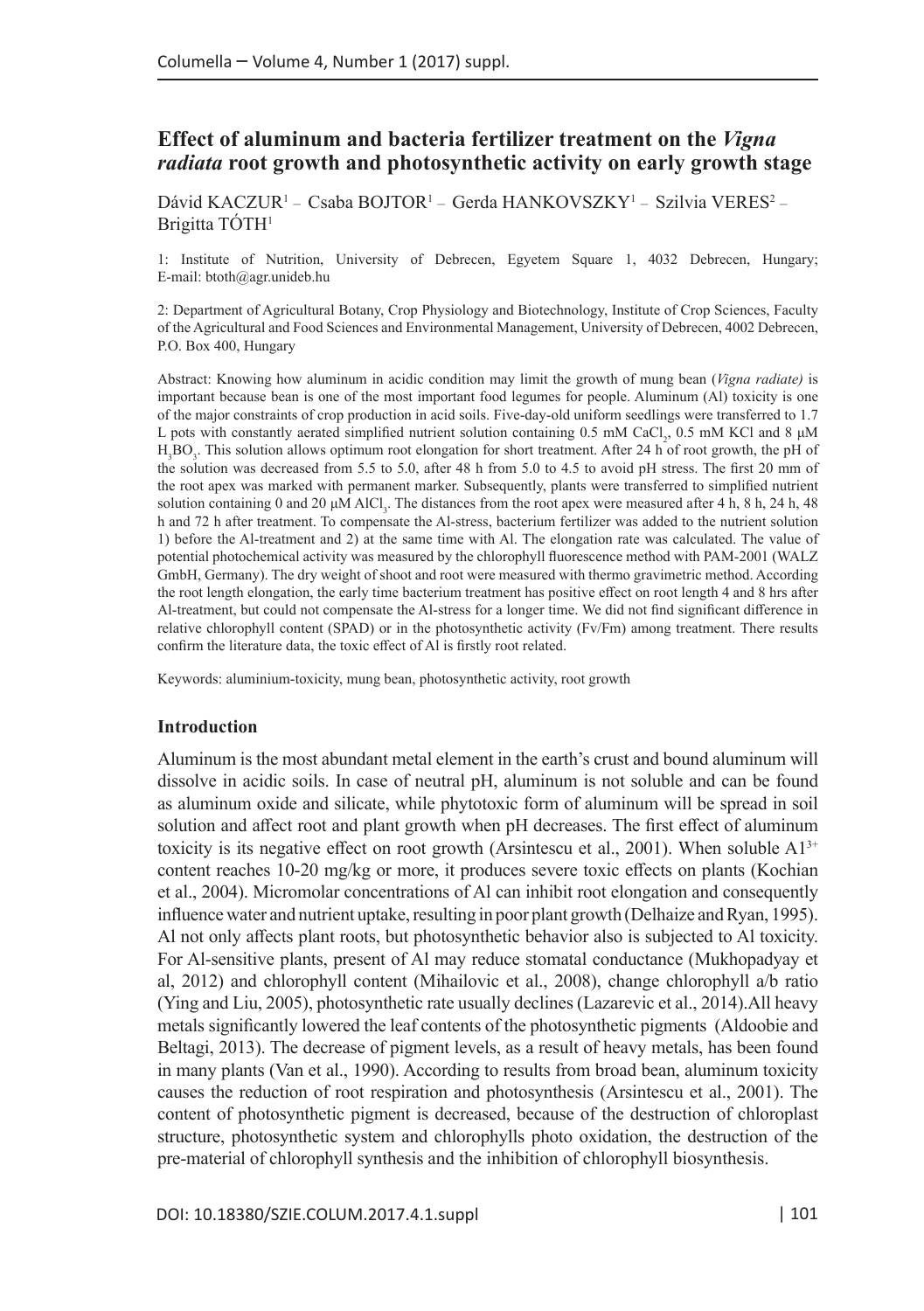During different stresses, existing chlorophyll in chloroplast is broken down and thylakoid structure disappeared (Rout et al., 2001). Many plants have different mechanisms in plants have been categorized as: 1. external via the exudation of organic acids from the radical apexes and subsequent chelation of the Al in the rhizosphere (Ma et al., 2001), 2. internal or Al-tolerant as Al chelation is produced inside the cell and then later stored and compartmentalized in cell organelles like the vacuole (Delhaize and Ryan, 1995).

Some plant species have the ability to detoxify Al in the rhizosphere by exuding organic acids. Organic acids play a role in external and internal neutralization of Al. Generally, organic acids secreted by roots are malate, citrate and oxalate. The amount of organic acids released varies between plant species, and the detoxification mechanisms in an internal tolerance (Ma et al., 2001).

It is proven that plant growth promoting bacteria (PGPB) is associated with rhizosphere (Bashan, 1998) and they have the potential to produce a large amount of organic acids (Carson et al., 1991; ), which resulted in P binding by chelation, and may also be a possible mechanism for reducing Al toxicity of roots. These PGPB would enhance the growth of plant grown on soils with high Al content (Tóth et al., 2013; Panhwar et al., 2015).

## **Materials and methods**

Seeds of mung bean were germinated between filter paper, in an upright position. Five-dayold uniform seedlings were transferred to 1.7 litre pots with constantly aerated simplified nutrient solution containing 0.5 mM CaCl<sub>2</sub>, 0.5 mM KCl and 8  $\mu$ M H<sub>3</sub>BO<sub>3</sub>. This solution allows optimum root elongation for three days at least. After 24 h of root growth, the pH of the solution was lowered to 5.0, after 24 h 4.5 and keeps this pH until at the end of the experiment.

The experimental design was a completely randomized design with three pots per treatments, each pot contained 4 plants. Plants were cultured in a growth chamber with controlled environmental conditions of a 16/8-h light/dark regime, 25/20°C day/night temperature and photon flux density of 300  $\mu$ mol m<sup>-2</sup>s<sup>-1</sup> photosynthetic active radiation at the plant level. Two hours before Al treatment, tap roots were marked 2 cm behind the root tip using permanent marker, which did not affect root growth during the experimental period.

The experimental design was a completely randomized design with three pots per treatments, each pot contained 4 plants.Afterwards, the plants were transferred to simplified nutrient solution containing 0 or 20 μM AlCl<sub>3</sub>. Root elongation was measured at 4, 8, 24, 48 and 72 h of Al treatment using a 1-mm scale.

The applied bacteria fertilizer contains *Azotobacter chroococcum* and *Bacillus megaterium*. The dose of bacteria fertilizer was  $2 \text{ ml } dm^{-3}$ . The bacteria fertilizer was added to the nutrient solution from the first day of the experiment (Phy+20) and in the same time of Al-treatment on  $3<sup>rd</sup>$  of the experiment (20+Phy). The nutrient solution was completed with AlCl<sub>3</sub> when Al-stress was examined (20 $\mu$ M Al). The experiment was finished on the 6<sup>th</sup> day of experiment.The shoots and roots of mung bean were dried at 65 ° C for 3 days and measured with analytical scale.

The relative chlorophyll content (SPAD-Units) was measured with SPAD-502 relative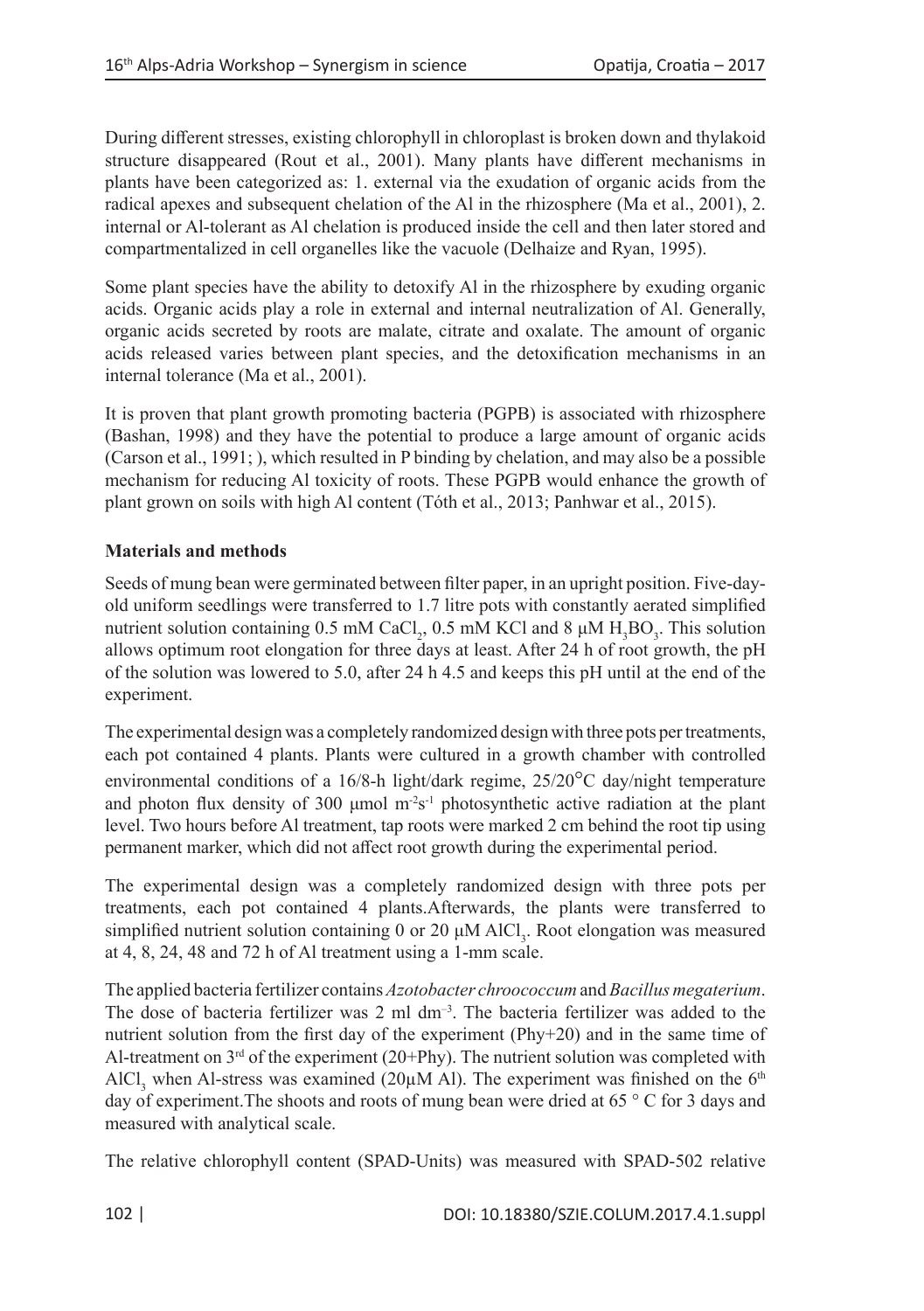chlorophyll meter (MINOLTA, Japan). The parameters of in vivo chlorophyll fluorescence were detected with a PAM-2001 (Walz, Germany) modulated light fluorometer as described by Schreiber et al. (1986). Samples were dark-adapted for 20 minutes. After dark adaptation, the initial fluorescence  $(F_0)$  was excited by weak light. The maximal fluorescence  $(F_m)$  was induced by white saturating flash. Ratio of  $F_v/F_m$  was used for characteristics potential photochemical efficiency of PSII. Microsoft Office Excel 2003 and Sigma Plot 12.0 version were used to the statistical analysis.

### **Results and discussion**

Tóth et al. (2013) established that the dry weight of cucumber shoots and roots were lower in line with the increasing Al concentration. According their results bacteria fertilizer treatment can compensate the Al toxicity effect, thus producing higher dry weight result.

Root growth is the combination of cell division and elongation. Decrease of mitotic activity was reported as a consequence of Al exposure in root tips of several species as wheat (Li et al., 2008) and bean (Marienfeld et al., 2000). Some authors defended that inhibition of cell elongation was the primary mechanism leading to root growth inhibition (Zheng et al., 2005).

The root length was measured after 4h, 8h, 24h, 48 h and 72 h after Al-treatment. The root length decreased when 20  $\mu$ M Al was applied. The root length was shorter with 50% after 4h, 55 % after 8h, and 89 % after 24 h of Al-treatment. The length of root did not changed after 24h, Al treatment had a very toxic effect on root growth. When bacteria fertilizer was added to the nutrient solution (Phy+20), the root growth was more intensive compared to 20+Phy treatment, when bacteria fertilizer was added at the same time with Al after 4 and 8h. The positive effect of bacteria treatment on root growth could not be detected (results are not shown). The dry weight of shoots and roots of mung bean can be seen in Figure 1 and Figure 2.

There is no significant difference in shoot dry weight. The lowest root dry weight was measured at 20 µM Al treatment compared to control.



*Figure 1: Effect of 20 μM Al and bacteria fertilizers on the Figure 2.: Effect of 20 μM Al and bacteria fertilizers dry weight of mung bean shoot (mg plant-1) (n=60± S.D.) on the dry weight of mung bean root (mg plant-1) Significant difference compared to the control: \*p<0.05*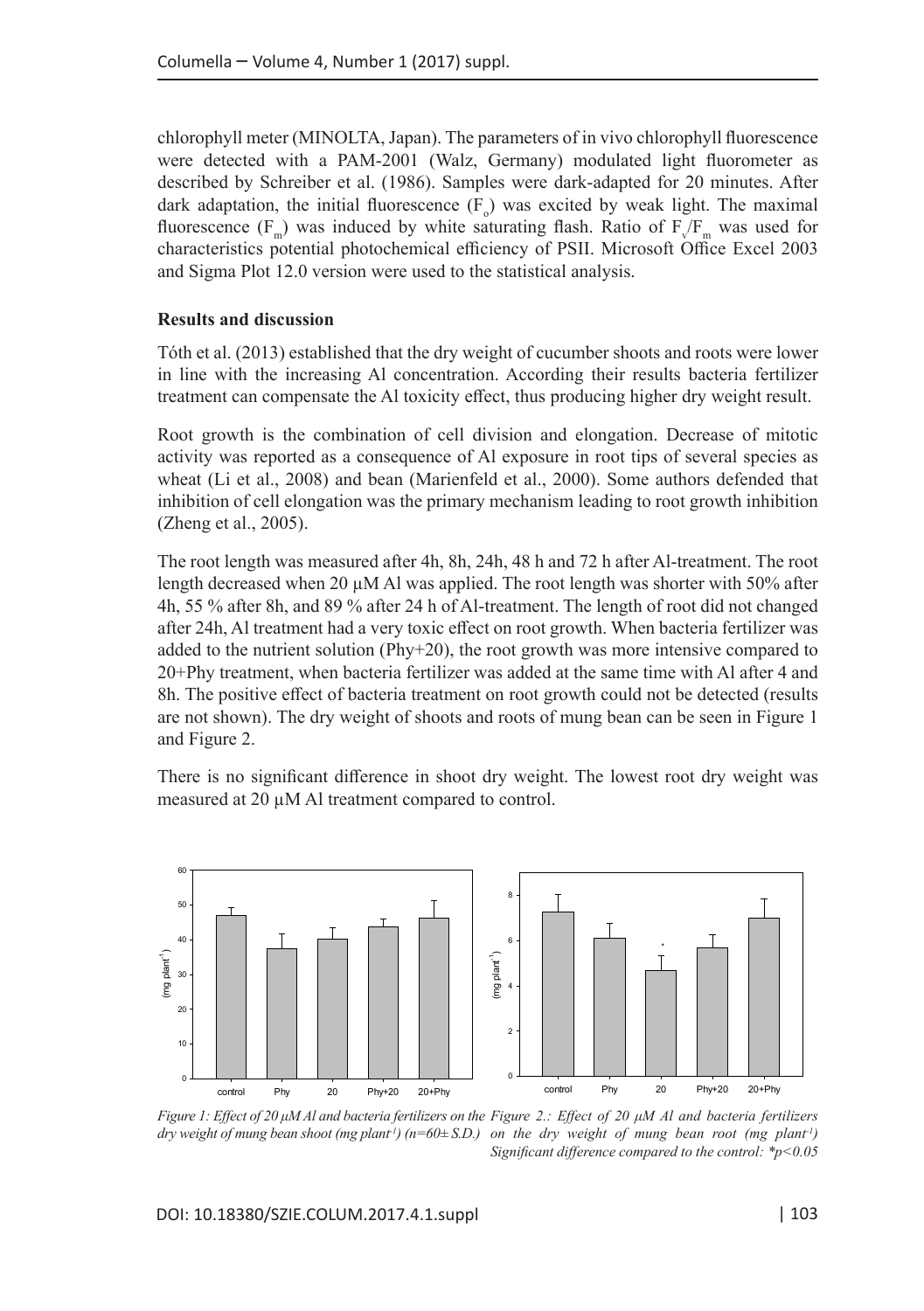The Soil-Plant Analyses Development (SPAD) unit of Minolta Camera Co. has developed the SPAD-502 chlorophyll meter (Minolta Camera Co., Japan), a hand-held, selfcalibrating, convenient, and non-destructive lightweight device used to calculate the amount of chlorophyll present in plant leaves (Minolta, 1989; Yadava, 1985). This meter records optical density measurements at two wavelengths, converts them into digital signals, and then into a SPAD value (Minolta, 1989). Strong relationships between leaf N concentration and SPAD values were found e.g. in apple (Neilsen et al., 1995), in corn (Chapman and Barreto, 1997) and in faba bean (Abdelhamidg et al., 2003).

The relative chlorophyll content in the first foliar leaf of mung bean was significantly higher when bacteria fertilizer was added at the same the time with Al-treatment (20+Phy) compared to control value. 20  $\mu$ M Al (20) treatment did not cause significant changes in SPAD-Units (Figure 3).

According to Veres et al. (2006) the chlorophyll content of the plants was higher when bacteria fertilizer was applied from the first day of the experiment than from the fourth day of the experiment.



*Figure 3: Effect of 20 μM Al and bacteria fertilizers on the relative chlorophyll content (SPAD-Units) in the first foliar leaf of mung bean (n=60± S.E.) Significant difference compared to the control: \*p<0.05 Treatments: control: 0 µM Al, Phy: bacteria fertilizer, 20: µM Al, Phy+20: bacteria treatment from the first day of the experiment, 20+Phy: bacteria treatment at the same time with Al treatment*



*Figure 4: Effect of 20 μM Al and bacteria fertilizers on the relative chlorophyll content (SPAD-Units) in the first foliar leaf of mung bean (n=60± S.E.) Significant difference compared to the control: \*p<0.05 Treatments: control: 0 µM Al, Phy: bacteria fertilizer, 20: µM Al, Phy+20: bacteria treatment from the first day of the experiment, 20+Phy: bacteria treatment at the same time with Al treatment*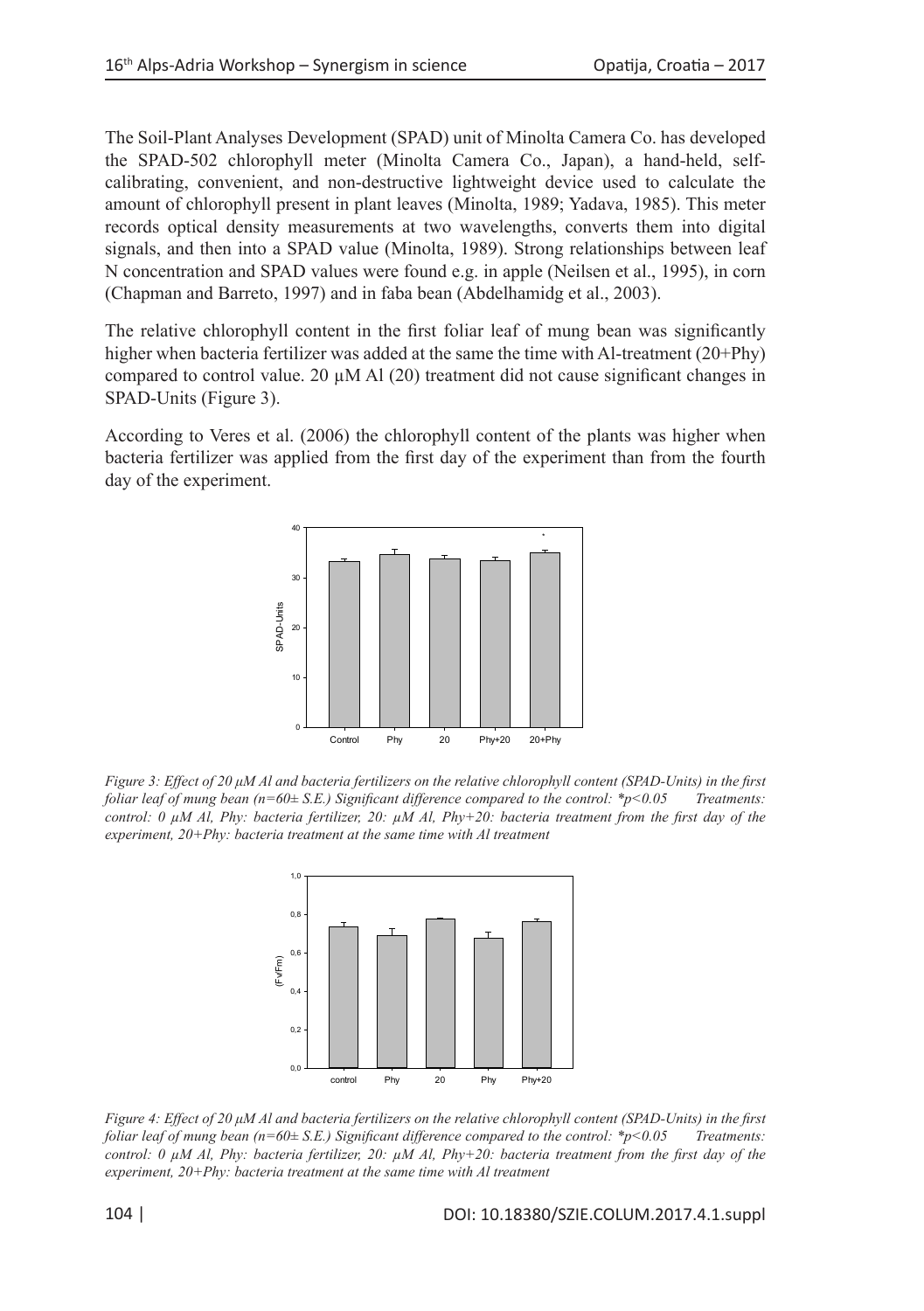An Fv/Fm value in the range of 0.79 to 0.84 is the approximate optimal value for many plant species, with lowered values indicating plant stress (Maxwell and Johnson, 2000). The Fv/Fm value is lower than the average value, it is between 0.67-0.77. The lowest Fv/ Fm value (0.67) was measured at Phy+20 treatments, the highest at 20  $\mu$ M Al treatment. We assume that Al has not had any negative effect on chlorophyll content or on photosynthetic activity in short-term Al stress experiment. To investigate the decline of photosynthetic activity longer-time Al exposition needed.

#### **Conclusions**

Although some crops (e.g. tea (Matsumoto et al., 1976) are considered tolerant to high levels of exchangeable Al, for most crops it is a serious constraint. Species and genotypes within species greatly differ in their tolerance to Al. For most crops, fertilization and attempts of soil correction (e.g., liming) may not be enough per se to reduce Al toxicity (e.g., as the soil reaction remains strongly acid), and in most target countries these strategies may also be jeopardized by economical constrains. Therefore, it is imperative to fully understand the mechanisms that are used by the Al-tolerant species to cope Al toxicity, as well which genotypes, within the most resistant/tolerant cereal species, are more suitable to grow in acidic soils in order to increase world cereal production. Furthermore, the development of new cultivars (or the reinvestment in ancient genotypes from Al rich regions) with increased Al-tolerance is fundamental and economic solution to increase world food production.

#### **References**

- Abdelhamidg M., Horiuchi T., Oba S. (2003): Evaluation of the SPAD value in faba bean (Vicia faba L.) leaves in relation to different fertilizer applications. Plant Production Science 6: 3, 185-189.
- Aldoobie N. F., Beltagi M. S. (2013): Physiological, biochemical and molecular responses of common bean (*Phaseolus vulgaris* L.) plants to heavy metal stress. African Journal of Biotechnology 12: 29, 4614-4622.
- Arsintescu A., Neumann G., Petcu E., Stanciu D. (2001): Aspects of aluminum toxicity in sunflower. I. Aluminum stress induced in nutrient solutions. Romanian Agriculture Research 15: 43-49.
- Bashan Y. (1998): Inoculants of plants growth-promoting bacteria for use on agriculture. Biotechnology Advances 729-770. [http://dx.doi.org/10.1016/S0734-9750\(98\)00003-2](http://dx.doi.org/10.1016/S0734-9750(98)00003-2)
- Carson K. C., Holliday S., Glenn A. R., Dilworth M. J. (1991): Siderophore and organic acid production in root nodule bacteria. Arch Microbiol 157:3, 264-271. DOI: 10.1007/BF00245160
- Chapman S. C., Barreto H. J. (1997): Copper enzymes in isolated chloroplasts. Polyphenoloxides in Beta vulgaris. Plant Physiol 24: 241-249.
- Delhaize E., Ryan P. R. (1995): Aluminum toxicity and tolerance in plants. Plant Physiol 107: 315-321.
- Ma J. F., Ryan P. R., Delhaize E. (2001): Aluminum tolerance in plants and the complexing role of organic acids. Trends in Plant Science, 6: 273-278.
- Marienfeld S., Schmohl N., Klein M., Schöder W. H., Kuhn A. J., Horst W. J. (2000): Localization of aluminum in root tips of Zea mays and *Vicia faba*. Journal of Plant Physiology 156: 5-6. 666-671. [http://dx.doi.](http://dx.doi.org/10.1016/S0176-1617%2800%2980229-1) [org/10.1016/S0176-1617\(00\)80229-1](http://dx.doi.org/10.1016/S0176-1617%2800%2980229-1)
- Matsumoto H., Hirasawa E., Morimura S., Takahashi E. (1976): Localization of aluminum in the tea leaves. Plant Cell Physiol 17: 3, 627-631. DOI:<https://doi.org/10.1093/oxfordjournals.pcp.a075318>
- Maxwell K., Johnson G. N. (2000): Chlorophyll fluorescence a practical guide. Journal of Exp Bot 51:345, 659-668.
- Mihailovic N., Dravic G., Vucinic Z. (2008): Effects of aluminum on photosynthetic performance in Al-sensitive and Al-tolerant maize inbred lines. Photosynthetica 46: 476-480.
- Minolta (1989): SPAD-502 owner's manual. Industrial Meter Div. Minolta Corp. Ramsey N. J..

DOI: 10.18380/SZIE.COLUM.2017.4.1.suppl | 105